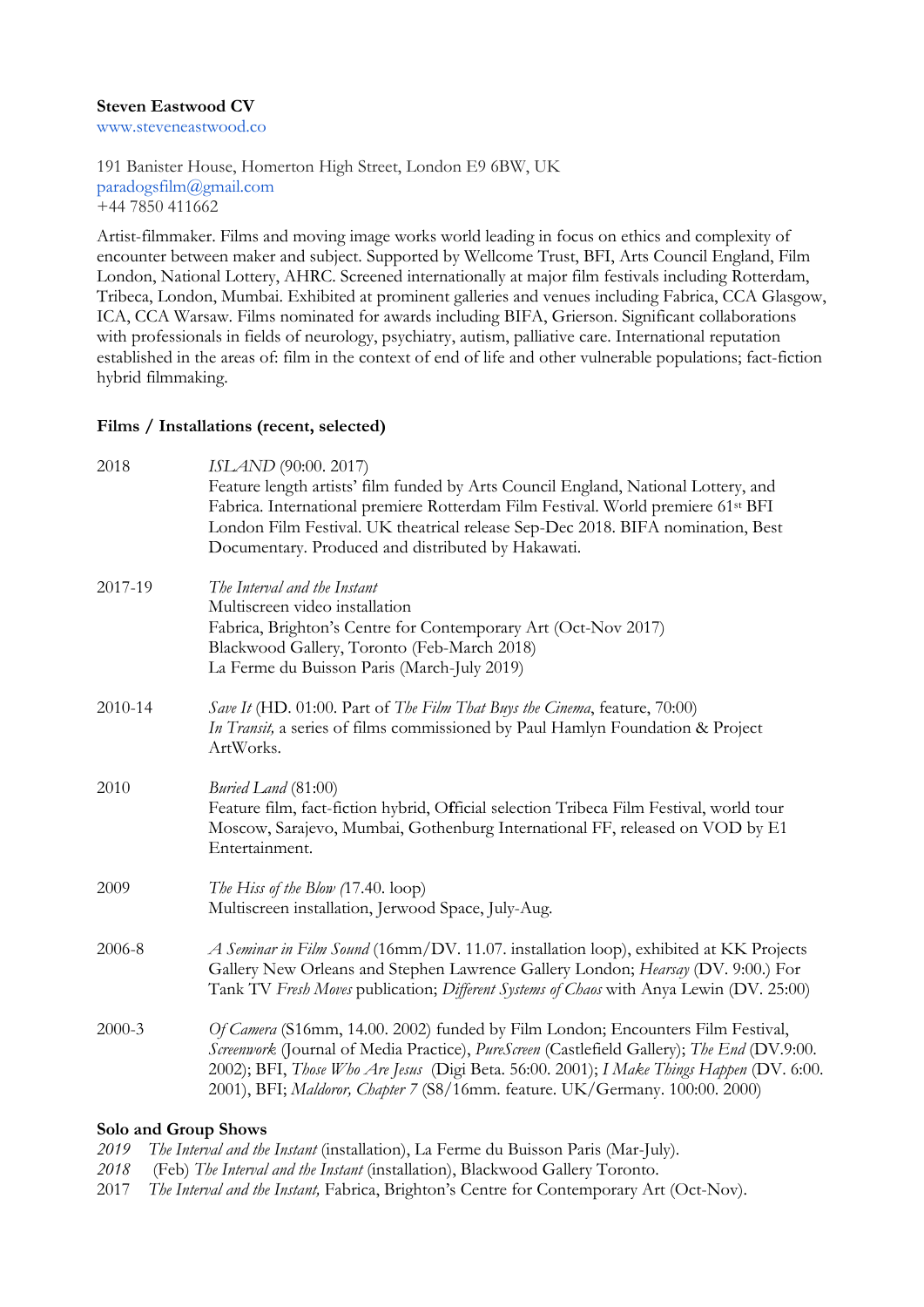- 2009 *Of Camera*, Artists Vs Hollywood, group show, QUT Gallery, Queensland, Australia and Globe Gallery Newcastle.
- 2007-8 *Seminar in Film Sound* group show, KK Projects Gallery, New Orleans; group show 'A Walk Through,' The Stephen Lawrence Gallery, London.
- 2006-7 *Like a House on Fire*, Open Video Projects, 1:1 Gallery, Rome; *Like a House on Fire*, Trace Exhibition, Stephen Lawrence Gallery, London.
- *2005 The Film! The Film! The Film!* Cinemaniac, MM Luka Gallery, Pula, Croatia; *Come As You Are,*  Killing Time, CCA, Oslo, Norway.

### **Special Awards, Honours and Distinctions**

Films nominated for numerous awards, including ISLAND (2018), official selection London Film Festival, Rotterdam Film Festival, Belfast Film Festival Maysles Brothers Award (2019); BIFA nomination; *Buried Land* (2010), official selection Tribeca film festival; *Those Who Are Jesus* (2002), Grierson nomination.

### **Education**

|           | 2003 - 2007 Ph.D. (Practice-lead) UCL, The Slade School of Art. Title: <i>Cinema into the Real.</i> |
|-----------|-----------------------------------------------------------------------------------------------------|
| 1991-1994 | BA (Hons) Fine Art, First Class, University of Plymouth.                                            |

## **Teaching and Scholarship**

| $2015 -$      | Professor of Film Practice, Queen Mary University London.<br>Head of Film Practice, with oversight of film practice provision and resources. Co-<br>founder, Centre for Film and Ethics; convener, MA Documentary Practice; oversight of<br>PhD by film practice; teaching on UG and MA. |
|---------------|------------------------------------------------------------------------------------------------------------------------------------------------------------------------------------------------------------------------------------------------------------------------------------------|
| $2007 - 2015$ | University of East London, Reader in Film. Director of Moving Image Research Centre.<br>Programme Leader MA Filmmaking, PhD supervision.                                                                                                                                                 |
| $2009 -$      | RCA Visiting Lecturer, annual delivery of theory-practice seminar series.                                                                                                                                                                                                                |
| 2004-7        | University at Buffalo, NY - Dept of Media Study, Assistant Professor, Film.                                                                                                                                                                                                              |
| 2005-7        | UCL / The Slade School of Fine Art, Visiting Lecturer; Harvard University, Dept of<br>Media Arts, Visiting Lecturer.                                                                                                                                                                     |
| 1999-2003     | University of Plymouth, Senior Lecturer, BA (Hons) Time-Based Art; VL 1994-1999                                                                                                                                                                                                          |

Also: Harvard University; University of the Arts, Farnham; University of Greenwich, Manchester Metropolitan University.

#### **Arts Practice Engagement with Society/Impact**

ISLAND / The Interval and the Instant:

ISLAND world premiere 61st BFI London Film Festival Oct 2017; international premiere, Rotterdam Film Festival Jan 2018;

ISLAND UK cinema release through Sept-Dec 2018, run at PictureHouse Central, Watershed, DocHouse, Tyneside, Phoenix, additional 25+ screenings nationally;

October 2017, appeared on BBC Breakfast (4 million viewers) in a five-minute section devoted to ISLAND;

Authored article for the Independent, shared 2.4k times in 24 hours'

ISLAND 5 star review in The Sunday Times, 4 star review in The Guardian (sept 2018); ISLAND review in The Lancet, Dec 2017; ISLAND nominated for 2018 QMUL Public Engagement Award for outreach and partnerships with organisations including The National Council of Palliative Care, St Christopher's Hospice, The Martlets Hospice, St Joseph's Hospice, Cicely Saunders, Research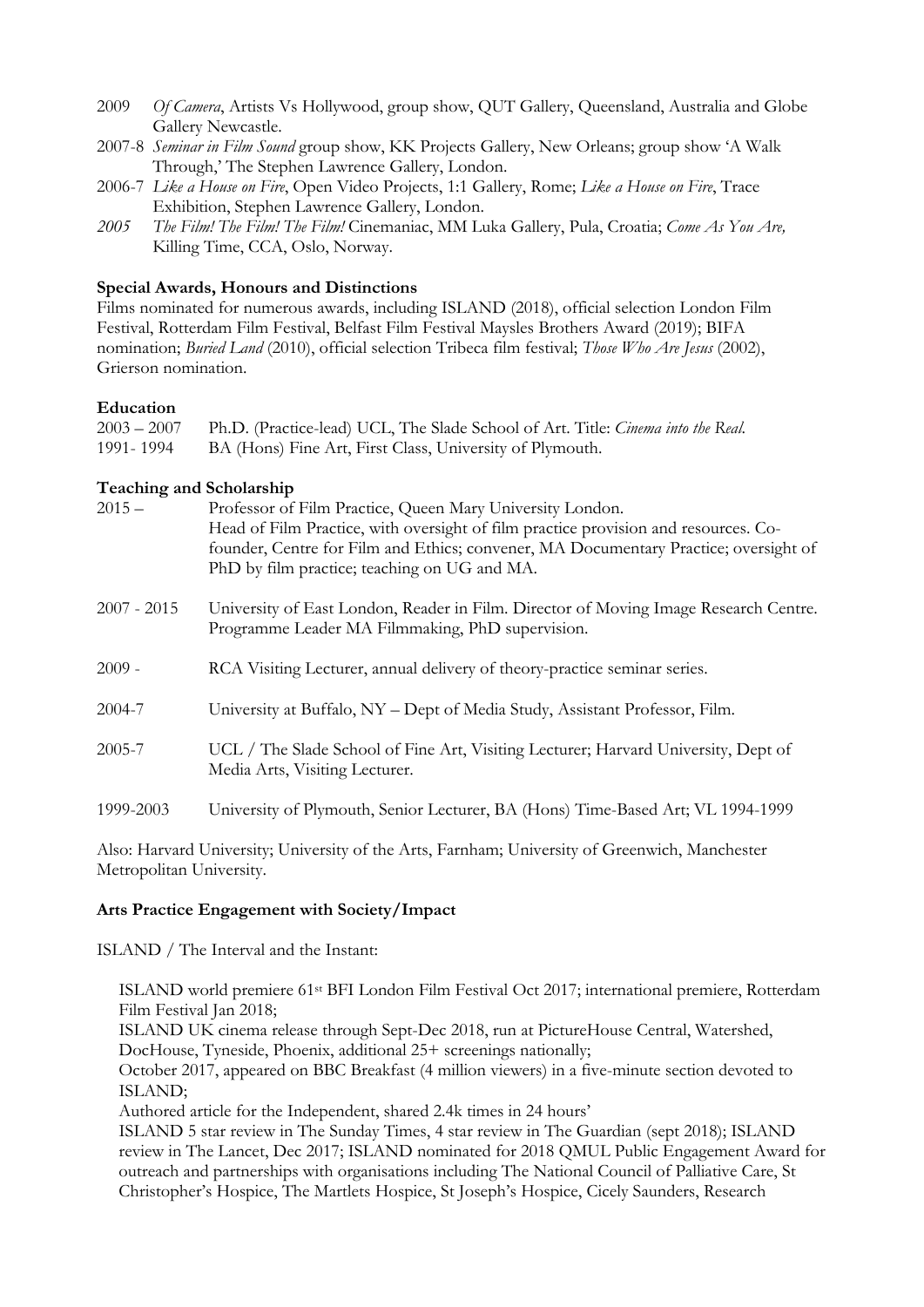Institute, CRASSH Cambridge University, The International Observatory on End of Life Care; 2018, ISLAND awarded QMUL Impact Award; 5,000 people attended The Interval and the Instant exhibition at Fabrica Gallery; Exhibition featured in Artists Newsletter, FAD, The Guardian; Exhibition transfer to Blackwood Gallery Toronto Feb-March 2018, as part of Take Care exhibition series (1,000 visitors); 2017, invited to speak about ISLAND and The Interval and the Instant at: Cicely Saunders Research Centre KCL; as part of Images of Care and Dying; CRASSH lecture series, Cambridge University; RCA; The Centre for Film and Ethics, QMUL (in panel discussion with Dr Deborah Swinglehurst (QMUL Blizard Institute), Dr Jonathan Martin, Consultant UCL, and Dr Catherine Wheatley (KCL); Sheffield Hallam University.

2017-19, ISLAND educational toolkit for trainee medical students and nurses, piloted with partners BARTS/The Royal London, Martlets Hospice, St Oswalds Hospice 2019.

Cinemautism

Funded by Wellcome Trust Feb 2018 for *Autism Through Cinema*; a major four-year film practice research project; commissioned in 2010-13 by Paul Hamlyn Foundation and Project ArtWorks to make *In Transit* a series of film portraits of young adults with autism and muscular dystrophy; documentary *Approaches to Autism* (1998) highly influential as an educational film in the UK.

Co-founder, Co-Chair, Centre for Film and Ethics at QMUL. The first of its kind in the UK, the Centre facilitates interdisciplinary work involving ethics in the context of moving image research.

### **Grants awarded**

2018 Wellcome Trust Collaborative Award, *Cinema Through Autism* (with Prof. Janet Harbord);

2017-18 QMUL impact awards (for ISLAND); Collaborator Award (for ISLAND);

2015 Arts Council England, Grants for the Arts, *The Interval and the Instant*; Big Lottery, for *The Interval and the Instant*;

2013-14 University of East London research intern scheme, for OMSK archive, phase 2, Steven Eastwood; UEL research intern scheme, for OMSK archive, phase 1;

2012 Arts Council England / Fabrica gallery for *Interval*;

2007-12 Paul Hamlyn Foundation / Project Art Works, for *In Transit*; Jerwood Laboratory commission, for *The Hiss of the Blow*; AHRC (Arts and Humanities Research Council, UK) for *Buried Land*; PGF (Princess Grace Foundation) for *Buried Land*, with Geoffrey Alan Rhodes.

2015-16 (QMUL) £750k strategic research bid for Film Practice Research Facility, re-fitted cinema, gallery space, post-production suite. Author, Review of Film Practice, lead to  $f$ 93k awarded to the Dept. Additional  $\angle$  50k in funding secured for film.

## **Publications**

2016 Feature article, *Cinemautism*, in Bergen-Aurand (ed.), *Screen Bodies* (Berghahn, 2016) Feature, *Inscribing Immanence: filming death and dying*, in Elwes (ed.), *Miraj* Volume 4/2 (Intellect Press, 2016).

2013 Chapter, *Buried Land: Filming the Bosnian Pyramids* (Eastwood/Rhodes) *Screening Nature*: *Cinema Beyond the Human* (Ed. Narraway & *Pick.* Berghahn Books);

2009-12. Feature article, *Powers of the False* in Elwes (ed.), *Miraj* Volume 1 / Issue 2 (Intellect Press, 2012); Chapter, *The Film to Come*, in Elavia (ed.), *Cinematic Folds: the furling and unfurling of images* (Pleasure Dome Press, 2009)

## **Invited Keynotes, Talks, Special Presentations** (recent):

2019 (Oct) IndieCork & University College Cork Masterclass; 2018 (Nov) Scottish Documentary Institute Masterclass; (Oct) *A Budding Cinema*, RCA; 2017 (Nov) *Cinemautism*, RCA; (Jan) seminar, *The Interval and the Instant,* Cicely Saunders Research Centre KCL; (Jan) lecture, *Images of Care and Dying,*